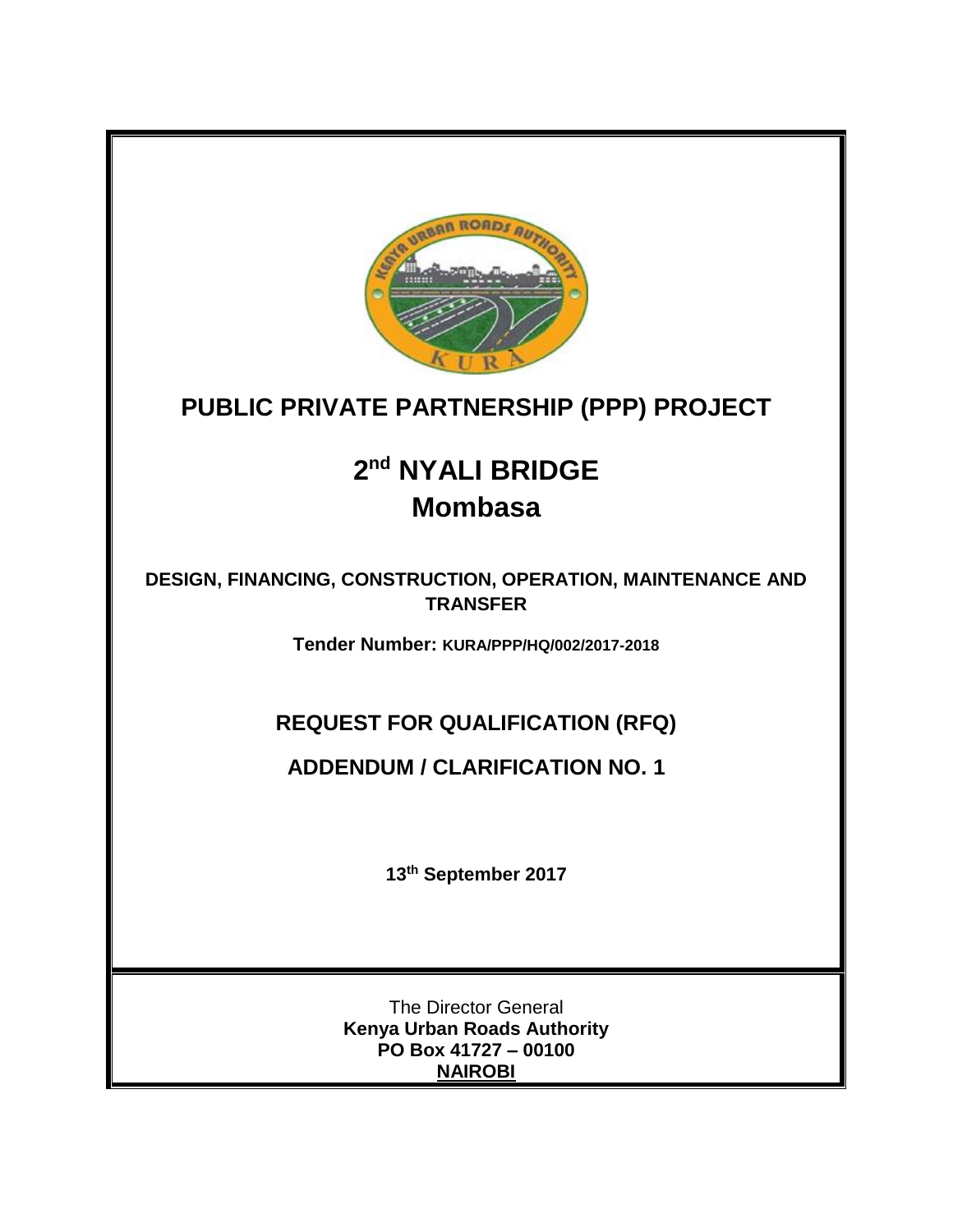13<sup>th</sup> September, 2017

**Tender No**: KURA/PPP/HQ/002/2017-2018 **Project**: Public Private Partnership (PPP) for the design, financing, construction, operation, maintenance and transfer of 2nd Nyali Bridge **To**: All Prospective Bidders **Addendum/Clarification No: 1**

#### **Pre-Qualification Conference**

Pursuant to Section 3 n (i) of the RFQ, together with Table 1 (*RFQ Schedule*) in Section 2 a, Prospective Bidders should note that the Pre-Qualification conference scheduled for 26<sup>th</sup> September 2017 shall held in Nairobi, Kenya and not in Mombasa, Kenya as previously stated. The conference will be at the Crowne Plaza Hotel, Kenya Road, Upper Hill, Nairobi and shall commence at 10am. Registration shall commence at 9am.

Further, in the light of the planned election timetable for a new presidential election to be held in accordance with the ruling of the Supreme Court of Kenya, the RFQ Submission Date shall be extended to 9<sup>th</sup> November 2017.

*The RFQ shall be amended to define the RFQ Submission Date as 9th November 2017. Table 1 of the RFQ Section 2a shall be amended to show the RFQ Submission Date, and Opening of all Qualification Documents received both on 9th November 2017; and Notification of results of evaluation of the Qualification Documents, and Publication of the prequalified bidders both on 4th December 2017.*

| SR.<br>No. | <b>Section /Annex /</b><br><b>Schedule</b><br>/Appendix<br><b>Number</b> | <b>Question or comment</b>                                                                                                                                                                                                                                                                                                                                           | <b>Response</b>                                                                                                                                                                                                                                           |
|------------|--------------------------------------------------------------------------|----------------------------------------------------------------------------------------------------------------------------------------------------------------------------------------------------------------------------------------------------------------------------------------------------------------------------------------------------------------------|-----------------------------------------------------------------------------------------------------------------------------------------------------------------------------------------------------------------------------------------------------------|
| 1          | n/a                                                                      | We would like to get the result of the<br>feasibility study from KURA                                                                                                                                                                                                                                                                                                | KURA intends to release most<br>sections of the Feasibility Study<br>to Pre-Qualified Bidders at the<br>Requests for Proposal stage.                                                                                                                      |
| 2          | n/a                                                                      | We would like to know whether the<br>financing of the project is to be done<br>entirely by the successful bidder? Will<br>it be in form of a loan or grant?                                                                                                                                                                                                          | The successful bidder will be<br>responsible for determining the<br>financial structure and for raising<br>the finance for the Project.                                                                                                                   |
| 3          | $3$ j ii                                                                 | In the PQ document it is underline that<br>a non-refundable Participation Fee, in<br>the form of a banker's cheque or<br>through electronic funds transfer, for<br>an amount of 100,000 Kenyan<br>Shillings shall be paid by the<br>Prospective Bidder prior to the RFQ<br>Submission Date.<br>Could you please precise to whom<br>should the cheque be made payable | Instructions for payment are set<br>out in RFQ Clause 3 j ii:<br>electronic funds transfer<br>should be to:<br>Kenya Urban<br>$\circ$<br>Roads Authority<br>- A.I.A. Account<br>Account number<br>$\circ$<br>1130723704<br>Kenya<br>$\circ$<br>Commercial |

Prospective Bidders are also advised of the following questions and responses: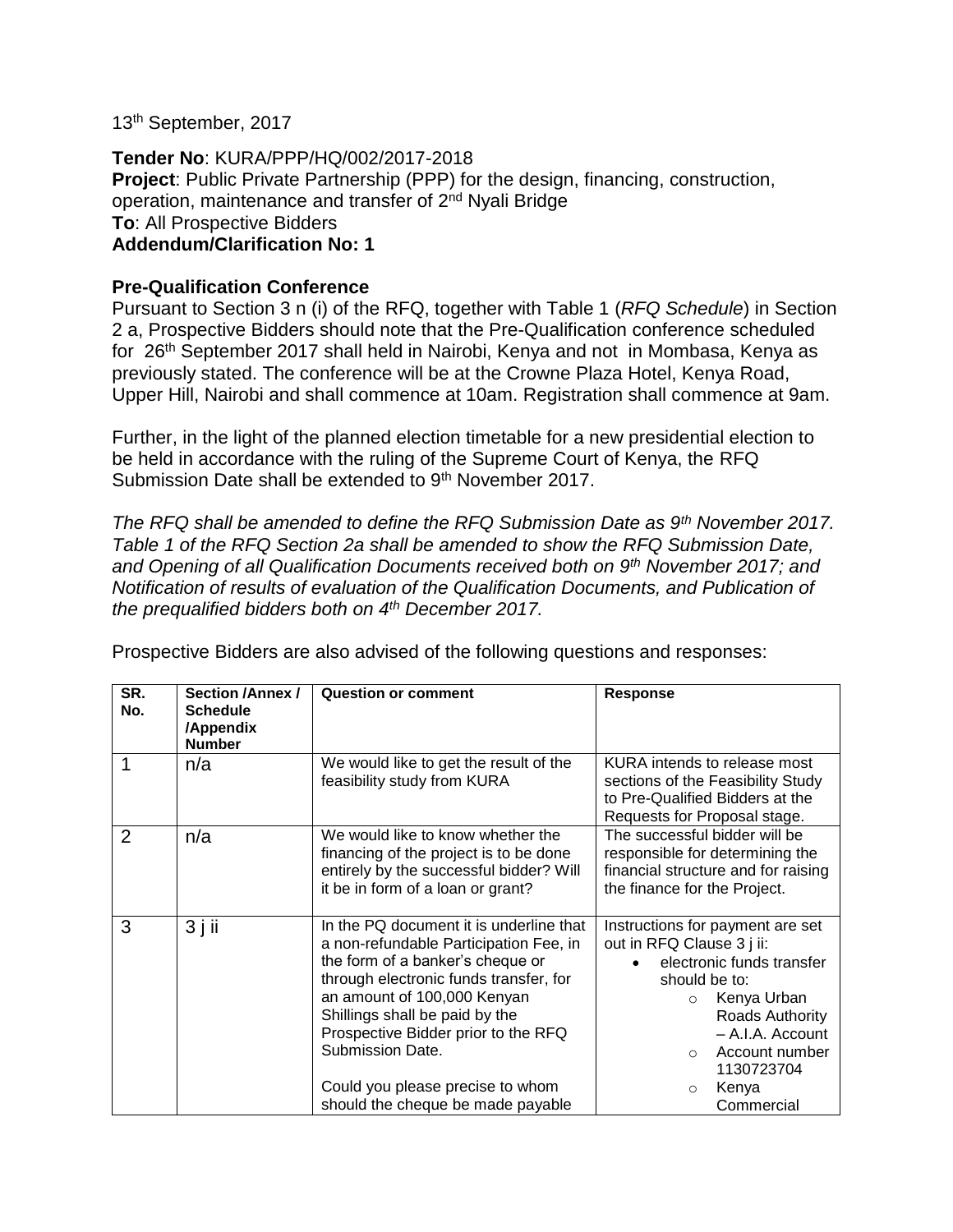| SR. | Section /Annex / | <b>Question or comment</b>                                            | <b>Response</b>                                                                                                                                                                                                                                                                                                                                                                                                                                                                                                                                                                                                                                                                        |
|-----|------------------|-----------------------------------------------------------------------|----------------------------------------------------------------------------------------------------------------------------------------------------------------------------------------------------------------------------------------------------------------------------------------------------------------------------------------------------------------------------------------------------------------------------------------------------------------------------------------------------------------------------------------------------------------------------------------------------------------------------------------------------------------------------------------|
| No. | <b>Schedule</b>  |                                                                       |                                                                                                                                                                                                                                                                                                                                                                                                                                                                                                                                                                                                                                                                                        |
|     | /Appendix        |                                                                       |                                                                                                                                                                                                                                                                                                                                                                                                                                                                                                                                                                                                                                                                                        |
|     |                  |                                                                       |                                                                                                                                                                                                                                                                                                                                                                                                                                                                                                                                                                                                                                                                                        |
|     | <b>Number</b>    | and/or the bank account to proceed to<br>an electronic fund transfer. | Bank, Moi<br>Avenue Branch,<br>Nairobi<br><b>Branch Number</b><br>$\circ$<br>01100<br>Swift Code:<br>$\circ$<br>KCBLKENX;<br>With Reference:<br>$\circ$<br>"Nyali PPP-<br>[Prospective<br><b>Bidder</b><br>company/<br>consortium<br>name]"; and/or                                                                                                                                                                                                                                                                                                                                                                                                                                    |
|     |                  |                                                                       | a bankers' cheque<br>should be made payable<br>to "Kenya Urban Roads<br>Authority - A.I.A"<br>the reverse of<br>$\circ$<br>the cheque<br>should state the<br>Reference:<br>"Nyali PPP -<br>[Prospective<br><b>Bidder</b><br>company/<br>consortium<br>name]";                                                                                                                                                                                                                                                                                                                                                                                                                          |
|     |                  |                                                                       | Prospective Bidders wishing to<br>check that their bankers' cheque<br>is properly made out may submit<br>their bankers' cheque in<br>advance of the deadline for RFQ<br>Submission to the finance<br>department of the Kenya Urban<br>Roads Authority during normal<br>working hours at 1 <sup>st</sup> Floor, Tower<br>B, IKM Place, 5 <sup>th</sup> Ngong<br>Avenue, Nairobi. An official<br>receipt will then be issued for<br>any properly made out bankers'<br>cheque, and the Prospective<br>Bidder should then include such<br>official receipt with its<br><b>Qualification Documents.</b><br>Accordingly the following shall<br>be added to RFQ Paragraph 3 j<br>$\ddot{H}$ : |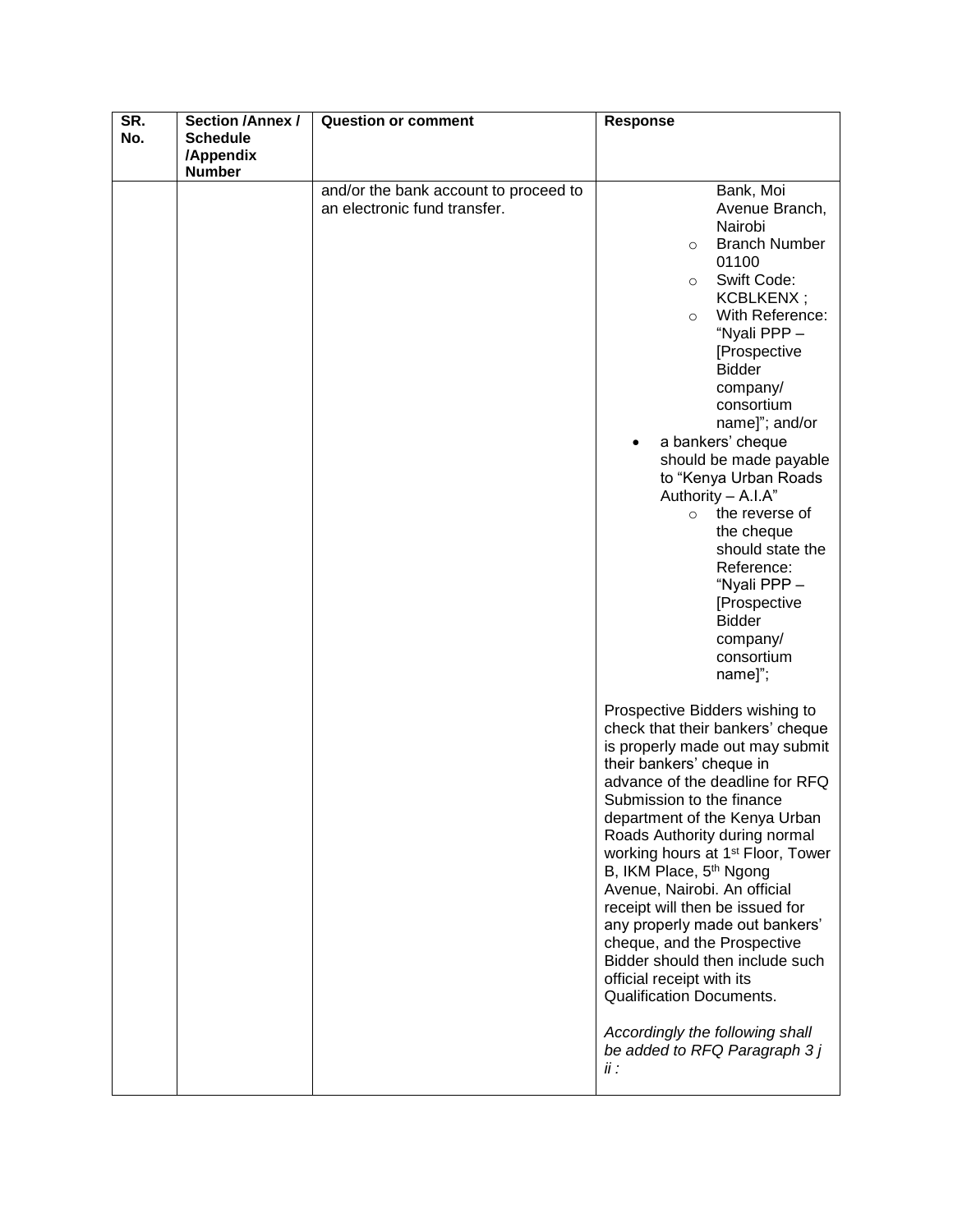| SR.<br>No. | <b>Section /Annex /</b><br><b>Schedule</b> | Question or comment                                                                                                                                                                                                                                                                                                                                                                                                                                                                                                                                                                                                                                                                                                                                                                                          | Response                                                                                                                                                                                                                                                                                                                                                                                                                                                                                                 |
|------------|--------------------------------------------|--------------------------------------------------------------------------------------------------------------------------------------------------------------------------------------------------------------------------------------------------------------------------------------------------------------------------------------------------------------------------------------------------------------------------------------------------------------------------------------------------------------------------------------------------------------------------------------------------------------------------------------------------------------------------------------------------------------------------------------------------------------------------------------------------------------|----------------------------------------------------------------------------------------------------------------------------------------------------------------------------------------------------------------------------------------------------------------------------------------------------------------------------------------------------------------------------------------------------------------------------------------------------------------------------------------------------------|
|            | /Appendix<br><b>Number</b>                 |                                                                                                                                                                                                                                                                                                                                                                                                                                                                                                                                                                                                                                                                                                                                                                                                              |                                                                                                                                                                                                                                                                                                                                                                                                                                                                                                          |
|            |                                            |                                                                                                                                                                                                                                                                                                                                                                                                                                                                                                                                                                                                                                                                                                                                                                                                              | 'Official receipts for properly<br>made out bankers' cheques may<br>be obtained from the Kenya<br>Urban Roads Authority's finance<br>department at 1 <sup>st</sup> Floor, Tower<br>B, IKM Place, 5 <sup>th</sup> Ngong Avenue<br>during normal working hours at<br>any time prior to the RFQ<br>submission deadline.'                                                                                                                                                                                    |
| 4          | 4.2.1 A (PPP<br>Experience)                | It is stated in the RFQ document that<br>the prospective bidder shall<br>demonstrate the experience of at least<br>four (4) eligible PPP Projects in last<br>five (5) years.<br>With regard to the above requirement,<br>we would like to clarify if the PPP<br>Projects of which shares have been<br>sold out within five (5) years shall be<br>counted and accepted as eligible PPP<br>Projects.<br>For example, a prospective bidder<br>completed a PPP Project holding 40%<br>of shares in the SPV and the Project<br>has been in operation for five (5)<br>years. However, during the operation<br>period, the prospective bidder sold out<br>the shares in the SPV three (3) years<br>ago. In this case, please clarify if the<br>subject PPP Project will be counted as<br>acceptable PPP Experience. | The shareholding criterion within<br>the definition of Eligible PPP<br>Projects relates to shareholdings<br>held "at any time during the<br>five (5) year period preceding<br>the RFQ Submission Date." An<br>Eligible Project where the<br>operational period commenced<br>more than five years ago, and<br>the Prospective Bidder sold its<br>shares in the SPV three (3)<br>years ago would thus count<br>towards the required PPP<br>experience.<br>There is no change to the<br>wording of the RFQ. |
| 5          | 3 b ii b                                   | According to section 3: Terms and<br>Conditions, Clause b: Conflict of<br>Interest, b): a Prospective Bidder, any<br>Consortium Member, or any of the<br>Affiliates or Eligible SPVs of the<br>Prospective Bidder or that of the<br>Consortium Members, or a Contractor<br>has common shareholder(s) that hold<br>in excess of ten percent (10%) of the<br>shares or voting rights of another<br>Prospective Bidder or a Consortium<br>Member or any of the Affiliates or<br>Eligible SPVs of such other<br>Prospective Bidder or Consortium<br>Member, or the Contractors.<br>But in certain countries, most<br>companies are state owned                                                                                                                                                                   | Only a maximum of one bid may<br>qualify from companies owned<br>by a common entity, whether<br>that common entity be an<br>individual, another company or a<br>state. Submission of multiple<br>requests for qualification from<br>companies owned by the same<br>entity risk all submissions being<br>disqualified.<br>There is no change to the<br>wording of the RFQ.                                                                                                                                |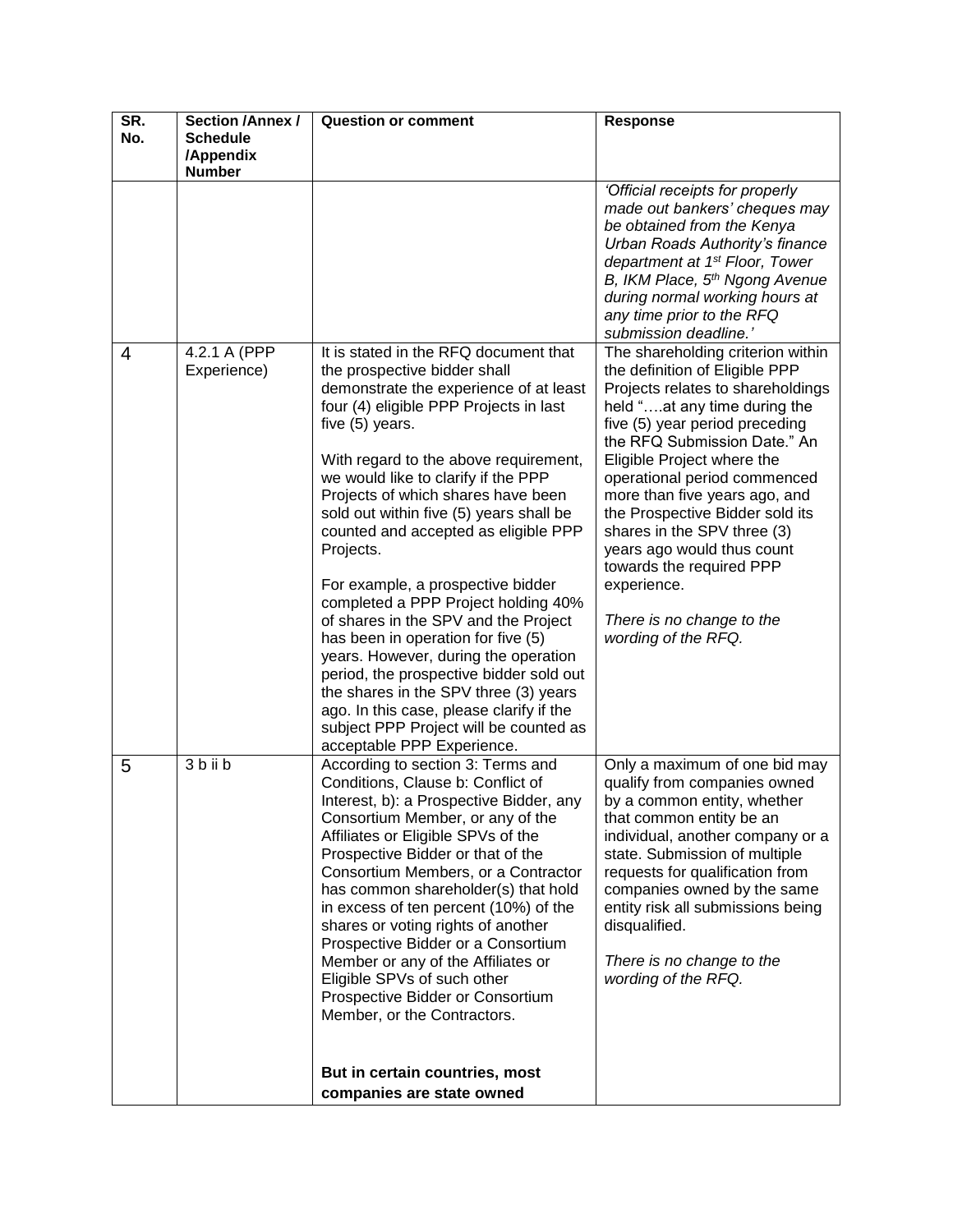| SR.<br>No.     | Section / Annex /<br><b>Schedule</b><br>/Appendix<br><b>Number</b> | <b>Question or comment</b>                                                                                                                                                                                                                                                                                                                                                                                                                                                                                                                                                                             | <b>Response</b>                                                                                                                                                                                                                                                                                                                                                                                                                                                                                                                                 |
|----------------|--------------------------------------------------------------------|--------------------------------------------------------------------------------------------------------------------------------------------------------------------------------------------------------------------------------------------------------------------------------------------------------------------------------------------------------------------------------------------------------------------------------------------------------------------------------------------------------------------------------------------------------------------------------------------------------|-------------------------------------------------------------------------------------------------------------------------------------------------------------------------------------------------------------------------------------------------------------------------------------------------------------------------------------------------------------------------------------------------------------------------------------------------------------------------------------------------------------------------------------------------|
|                |                                                                    | companies, and the government<br>holds 100% shareholding. Does it<br>mean that all of the companies from<br>that country will be disqualified<br>because of the conflict of interest?                                                                                                                                                                                                                                                                                                                                                                                                                  |                                                                                                                                                                                                                                                                                                                                                                                                                                                                                                                                                 |
| 6              | 31(ii)                                                             | In section 3: Terms and Conditions,<br>Clause I: Language and<br>attachments/documents,<br>(ii):Supporting documents and printed<br>literature furnished by Prospective<br>Bidders along with the Qualification<br>Documents may be in any other<br>language provided that they are<br>accompanied by an accurate English<br>translation of such document duly<br>translated into English by a translator<br>who shall certify the translation as true<br>and genuine.<br>What kind of document should be<br>attached? Whether we need to<br>provide the translation certificate of<br>the translator? | The supporting documents<br>referred to are all documents<br>requested in other sections of<br>the RFQ.<br>The translator must specify the<br>translation as true and genuine.<br>Also, under Form QD-1A<br>paragraph 3, Prospective<br><b>Bidders/Lead Members must</b><br>confirm that 'all statements<br>made and the information and<br>documents provided in or as<br>any part of the Qualification<br>Documents, are true and<br>correct'.<br>It is not mandatory to provide a<br>certificate of the qualifications of<br>the translator. |
| $\overline{7}$ | QD-1A                                                              | In section 5: Qualification Documents,<br>a. Notarized Application to Pre-<br>Qualify, Form Annex QD-1A.<br>About the notarization, do we have<br>to follow the format in QD-1A as<br>follow exactly:<br><b>SUBSCRIBED AND SWORN TO</b><br>before me this $(\_)$ day of (month<br>and year) at (place), each affiant<br>exhibiting to me his/her (proof of<br>identity acceptable under the<br>applicable laws) issued at (city) on<br>(date) in support of his identity?                                                                                                                              | The format in QD-1A shall be<br>followed exactly.<br>There is no change to the<br>wording of the RFQ.                                                                                                                                                                                                                                                                                                                                                                                                                                           |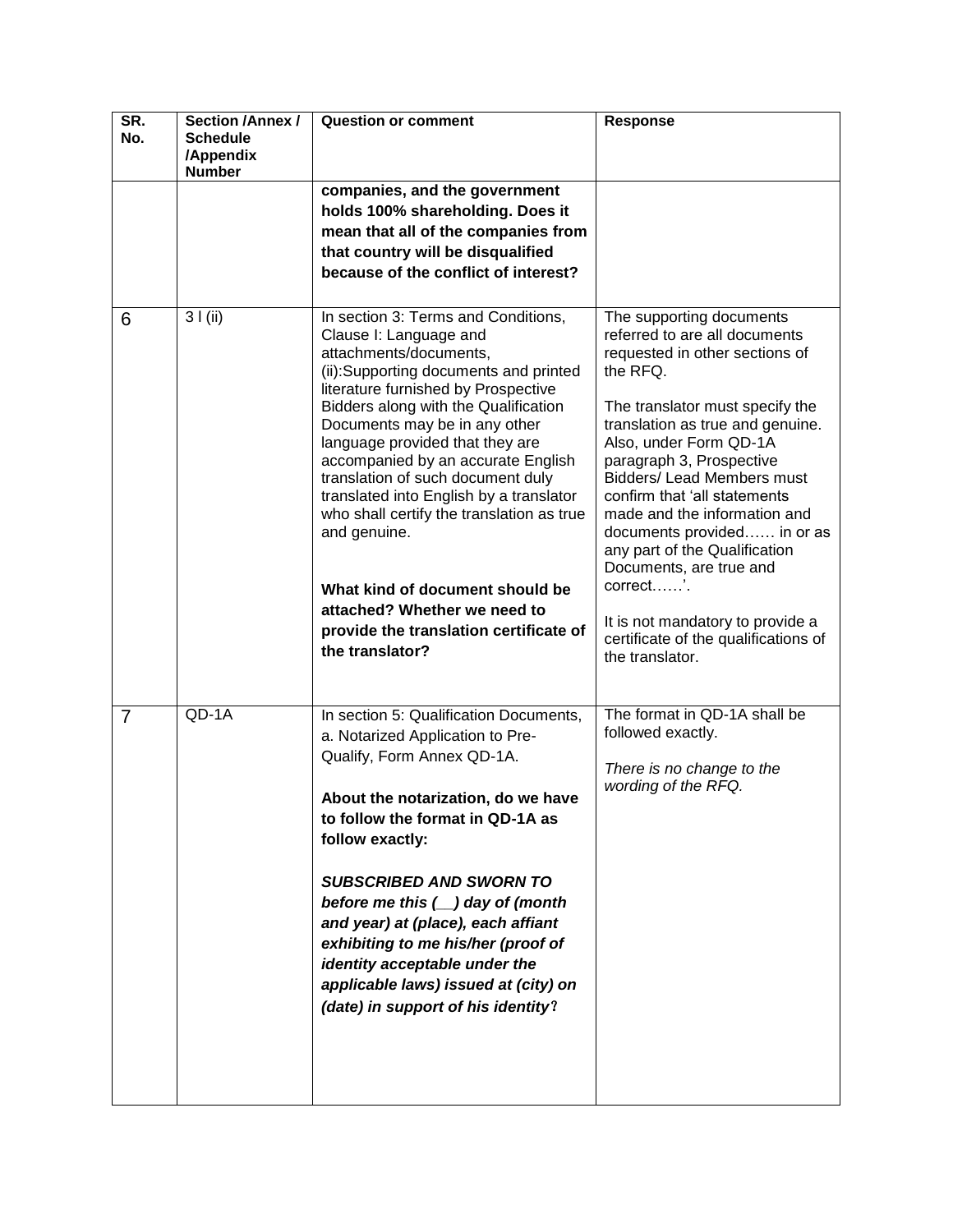| SR.<br>No. | <b>Section /Annex /</b><br><b>Schedule</b><br>/Appendix<br><b>Number</b> | <b>Question or comment</b>                                                                                                                                                                                                                             | <b>Response</b>                                                                                                                                                                                                              |
|------------|--------------------------------------------------------------------------|--------------------------------------------------------------------------------------------------------------------------------------------------------------------------------------------------------------------------------------------------------|------------------------------------------------------------------------------------------------------------------------------------------------------------------------------------------------------------------------------|
| 8          | 4.2.1 (B) ii,<br>QD-2A,<br>$QD-2B$                                       | In the form of QD-2A and QD-2B:<br><b>Business Structure. About the</b><br>Construction Experience, there is a<br>form for Qualifying Shareholder(s) and<br>a form for Construction Contractor, but<br>there is no form for<br>company's subsidiaries. | As set out in the RFQ 4.2.1 (B)<br>ii, the construction experience of<br>Subsidiaries does not<br>automatically count towards<br>Construction Experience.<br>Prospective Bidders may<br>nominate up to 2 (two)               |
|            |                                                                          | So can we use the construction<br>experience of our company's<br>subsidiaries? And can we regard<br>our company's subsidiary as a<br><b>Construction Contractor?</b>                                                                                   | companies as Construction<br>Contractor(s). It is permissible<br>for a company's Subsidiary to be<br>a nominated Construction<br>Contractor and, if this is the<br>case, The Construction<br>Contractor form should be used. |
|            |                                                                          |                                                                                                                                                                                                                                                        | Please however note that such<br>Subsidiaries must also meet the<br>turnover requirements specified<br>under the Financial Qualification<br>Requirements.                                                                    |
|            |                                                                          |                                                                                                                                                                                                                                                        | There is no change to the<br>wording of the RFQ.                                                                                                                                                                             |
| 9          | 4.2.3<br>QD-9A                                                           | As the requirement of Clause 4.2.3:<br>Other Qualification Requirements,<br>section (ii), and the definition<br>of Relevant Bank and Financial<br>Institutions in the RFQ document,<br>what kind of documents shall be                                 | There is not a set format. A<br>description by the Relevant<br>Bank and Financial Institution of<br>how it meets the requirement<br>shall suffice.                                                                           |
|            |                                                                          | attached as the evidence to prove<br>that these banks and institutions<br>can meet the requirement?                                                                                                                                                    | The bank or financial institution<br>shall confirm that it meets the<br>criteria of a Relevant Bank, in<br>accordance with form QD-9A.<br>There is no change to the                                                          |
|            |                                                                          |                                                                                                                                                                                                                                                        | wording of the RFQ.                                                                                                                                                                                                          |
| 10         | Definition of<br>Eligible O&M<br>Project.<br>4.2.1 C: O&M                | According to the RFQ, the period for<br>which that Entity has to operate and<br>maintain the Eligible O&M Project road<br>is not less than five (5) years.                                                                                             | The five (5) year period relates<br>to the minimum time period for<br>which the Entity proposed to<br>meet the O&M Experience is<br>contracted under a performance                                                           |
|            | Experience<br>5 g: O&M                                                   | We kindly ask whether the O&M period<br>is based on aggregate or each single<br>project basis.                                                                                                                                                         | based contract on a single<br>project. If the other conditions<br>set out in the RFQ are satisfied,<br>that project can then be an                                                                                           |
|            | Experience                                                               |                                                                                                                                                                                                                                                        | Eligible O&M Project that can                                                                                                                                                                                                |
|            | g. O&M<br>Experience,                                                    |                                                                                                                                                                                                                                                        | count towards the Prospective<br>Bidder's O&M Experience.                                                                                                                                                                    |